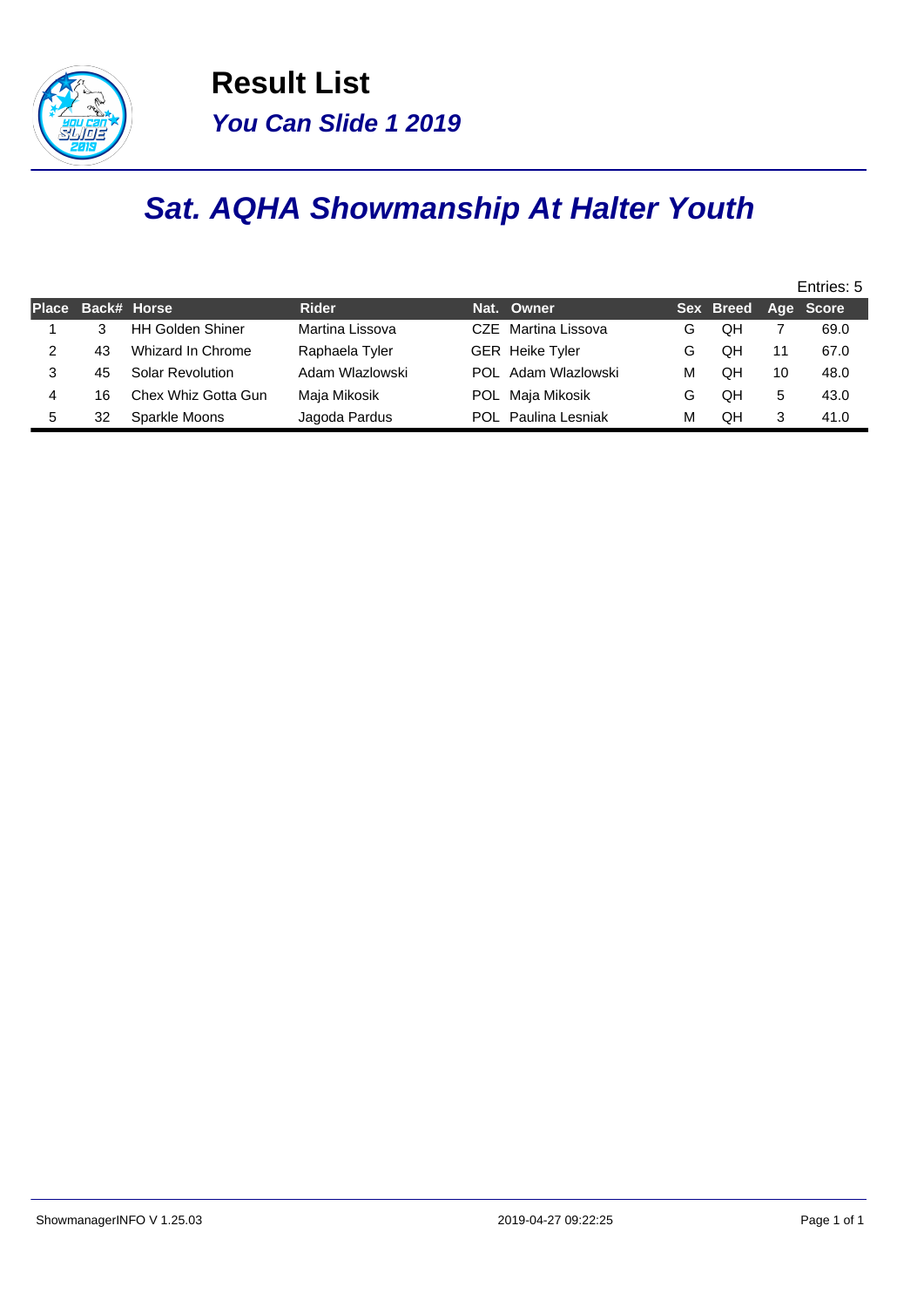

## **Sat. AQHA Showmanship At Halter Amateur**

|                   |                   |             |                        |    | Entries:            |
|-------------------|-------------------|-------------|------------------------|----|---------------------|
| Place Back# Horse |                   | Rider       | Nat. Owner             |    | Sex Breed Age Score |
| 43                | Whizard In Chrome | Heike Tyler | <b>GER</b> Heike Tyler | QH | 58.0                |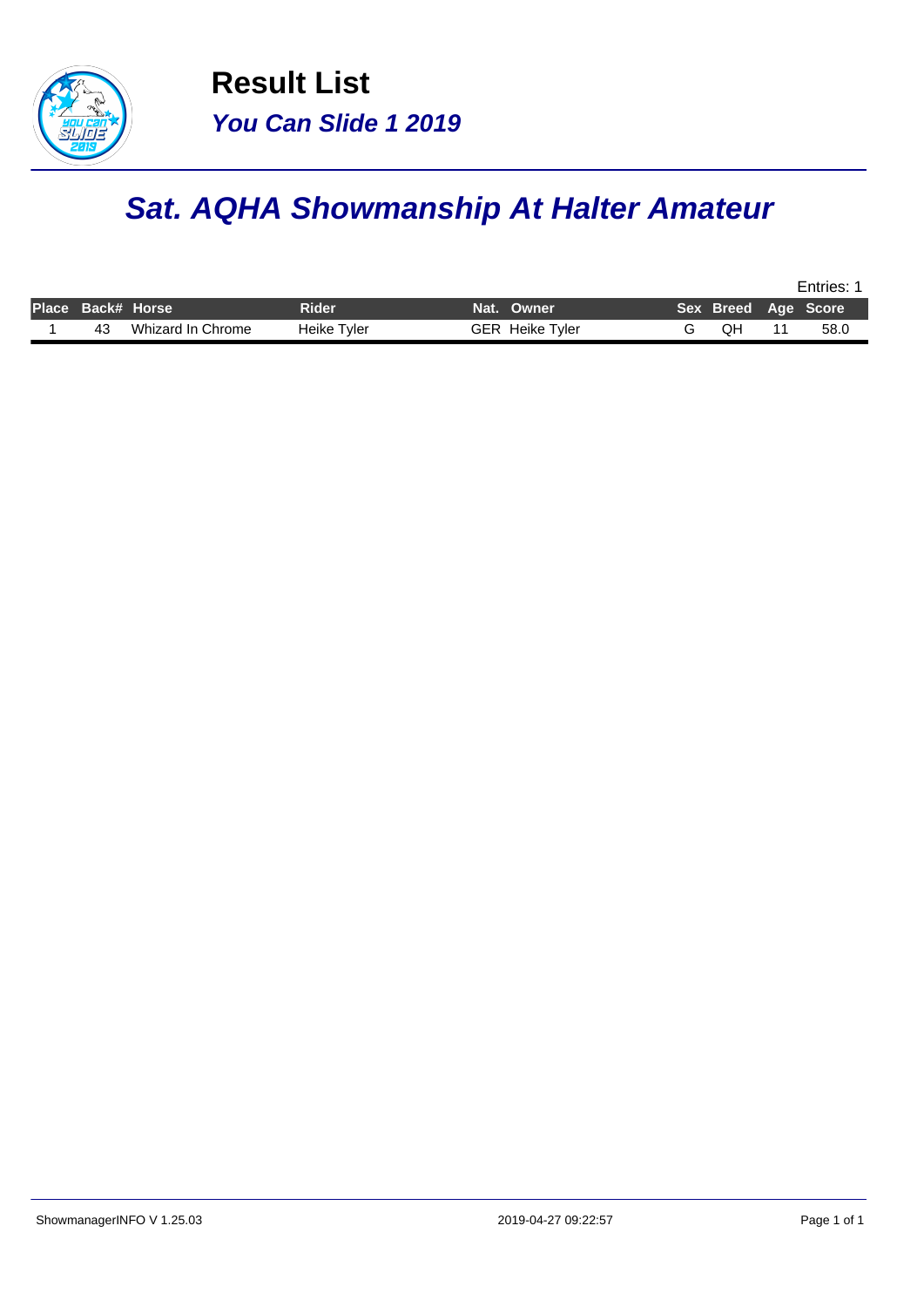

## **Sat. All Breed Showmanship At Halter Open**

|              |    |                         |                    |      |                                     |   |           |    | Entries: 7 |
|--------------|----|-------------------------|--------------------|------|-------------------------------------|---|-----------|----|------------|
| <b>Place</b> |    | Back# Horse             | <b>Rider</b>       |      | Nat. Owner                          |   | Sex Breed |    | Age Score  |
|              | 3  | <b>HH Golden Shiner</b> | Martina Lissova    |      | CZE Martina Lissova                 | G | QΗ        |    | 77.0       |
| 2            | 26 | Zippos King Of Fire     | Anna Palasova      |      | CZE Petr Palas                      | G | PН        | 6  | 67.0       |
| 3            | 16 | Chex Whiz Gotta Gun     | Julia Nowak        |      | POL Maja Mikosik                    | G | QΗ        | 5  | 49.0       |
| 4            | 45 | <b>Solar Revolution</b> | Adam Wlazlowski    |      | POL Adam Wlazlowski                 | М | QH        | 10 | 48.0       |
| 5            | 50 | Werka                   | Julia Steuer       | POL. | Katarzyna Miśków -<br><b>Steuer</b> | M |           | 10 | 47.0       |
| 6            | 14 | <b>JM Mega Matti</b>    | Wiktoria Żołądź    | POL  | Janusz Milek                        | G |           | 10 | 46.0       |
|              | 23 | Gracious Tari Lee       | Antonina Zarnawska | POL  | Antonina Zarnawska                  | M | QΗ        | 12 | 42.0       |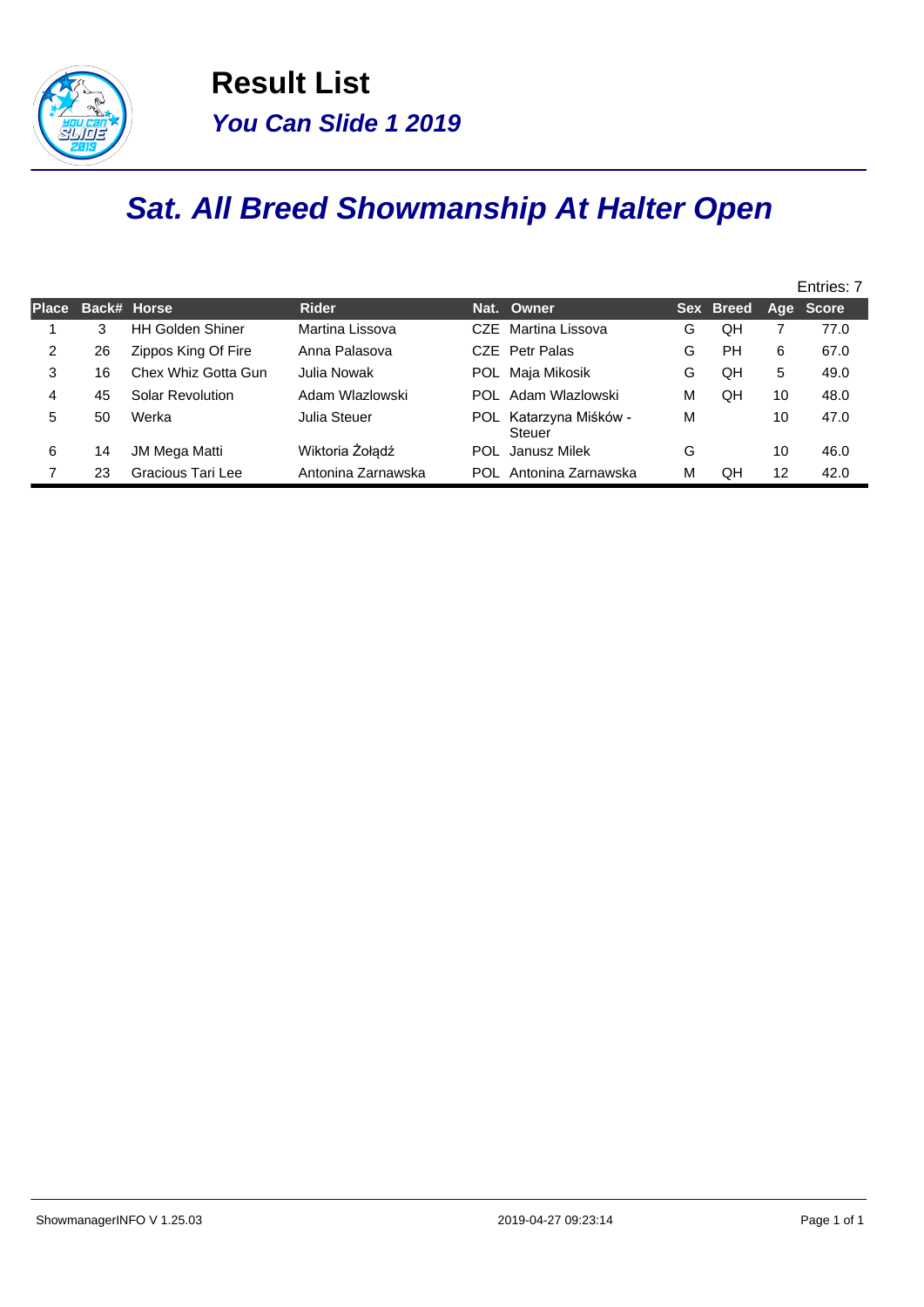| ٣<br>SCIDE<br>YOU OAN<br>910999<br>Show: | 2019<br>J<br>Date:     | ALLEN<br>pous<br>Judge:                           | Cell.<br>Signature:                  | Work<br>Rail<br>₩<br>#<br>Score<br>Rail<br>Work<br>#<br>#<br>Score                                                                                                                                    | 70<br>97-100                                                                            | 69.5<br>93-96                                                                         | $\omega$<br>69<br>89-92 | 68.5<br>86-88                         | 68<br>85.5                                         | 67.5<br>85 | 113<br>67<br>84.5                    | 66.5<br>$\overline{a}$                    | 66<br>83.5 | 65.5<br>63          | 59<br>82.5                                              | 64.5<br>$_{\rm 82}$ | 64<br>81.5 | 63.5<br>$\overline{\mathbf{g}}$ | 63<br>80.5 | 62.5<br>$\tt 80$                    | 62<br>79.5             | 61.5<br>79 | $\overline{\mathbf{6}}$<br>78.5 | 60.5<br>78 | $60\,$<br>77.5 | 59.5<br>$\overline{7}$ | S9<br>76.5 | 58.5<br>76 | <b>B</b><br>75.5 | 57.5<br>75 | 57<br>74.5 | 56.5<br>74 | $56\,$<br>73.5 | 55.5<br>$\overline{r}$ | 55 & +<br>72.5 | $\overline{z}$ | 71.5 | $\overline{r}$                                                                                                                                  | 70.5 |
|------------------------------------------|------------------------|---------------------------------------------------|--------------------------------------|-------------------------------------------------------------------------------------------------------------------------------------------------------------------------------------------------------|-----------------------------------------------------------------------------------------|---------------------------------------------------------------------------------------|-------------------------|---------------------------------------|----------------------------------------------------|------------|--------------------------------------|-------------------------------------------|------------|---------------------|---------------------------------------------------------|---------------------|------------|---------------------------------|------------|-------------------------------------|------------------------|------------|---------------------------------|------------|----------------|------------------------|------------|------------|------------------|------------|------------|------------|----------------|------------------------|----------------|----------------|------|-------------------------------------------------------------------------------------------------------------------------------------------------|------|
| Circle Class                             | Showmanship            | Horsemanship                                      | Equitation                           |                                                                                                                                                                                                       | Comment                                                                                 |                                                                                       |                         |                                       |                                                    |            |                                      |                                           |            |                     |                                                         |                     |            |                                 |            |                                     |                        |            |                                 |            |                |                        |            |            |                  |            |            |            |                |                        |                |                |      |                                                                                                                                                 |      |
| ASS SCORE SHEET                          | <b>Circle Division</b> | Youth 14-18<br>$\sqrt{\frac{1}{2}}$ auth 13 $\lt$ | Amateur<br>Amateur Select            |                                                                                                                                                                                                       | Score<br>Total<br>Penalty<br>F&E<br>$\mathrel{\mathop{\mathsf{P}}\nolimits}$<br>$\circ$ |                                                                                       |                         | $\overline{4}$<br>$\overline{5}$<br>0 |                                                    |            | $\mathcal{J}$<br>$\overline{O}$<br>O |                                           |            | 4<br>$\sqrt{2}$     |                                                         |                     | 69<br>3    |                                 |            | $f_+$<br>5<br>O                     |                        |            |                                 |            |                |                        |            |            |                  |            |            |            |                |                        | ×,             |                |      | RIDER FORM & EFFECTIVENESS: E = Excellent (5) VG = Very Good (4) G = Good (2-3) A = Average (0-1)<br>PENALTIES: Minor = 3 Major = 5 Severe = 10 |      |
| PATTERN CL<br>$\overline{\mathrm{d}}$    |                        | Youth Level 1<br>AMERICAN QUARTER                 | Amateur Level 1<br>HORSE ASSOCIATION | Each rider is scored between D-Infinity points and automatically begins the run with a score of 70 points<br>-3 Extremely Poor, -2 Very Poor, -1 Poor, 0 Cornect, +1 Good, +2 Very Good, +3 Excellent | $\infty$<br>Ļ<br>ó<br>E<br>4<br>$\sim$<br>$\sim$<br>$\overline{ }$                      | AND A<br>RAY<br><b>Contract Contract Contract</b><br>Þ<br>$\frac{C}{2}$<br>CON<br>may |                         | ြ<br>C                                | CC.<br>¥.<br>$\zeta$<br>P,<br>$\overline{1}$<br>رے |            | $\overline{O}$                       | Q<br>5<br>$\boldsymbol{t}$<br>~<br>ï<br>O |            | lò                  | Į<br>C<br>0<br>$\mathbf{I}$<br>$^{+}$<br>$\overline{+}$ |                     | S          | →<br>÷<br>+<br>O                |            | P<br>C                              | Q<br>6<br>Ŧ<br>9<br>ï. |            |                                 |            |                |                        |            |            |                  |            |            |            |                |                        |                |                |      |                                                                                                                                                 |      |
|                                          |                        |                                                   |                                      | $Entry$ #<br>W.O.                                                                                                                                                                                     |                                                                                         | Maneuver                                                                              | Desciption              | 32<br>$\overline{ }$                  |                                                    |            | $\Xi$<br>$\sim$                      |                                           |            | $\mathfrak{h}$<br>3 |                                                         |                     | 4)<br>4    |                                 |            | $\overline{\mathcal{C}}$<br>--<br>5 |                        |            | ó                               |            |                | I                      |            |            | $\infty$         |            |            | q          |                |                        | $\overline{C}$ |                |      |                                                                                                                                                 |      |

HISO AQHA SHOLIMANGHIP AT HALTER YOUTH

 $\widetilde{\mathcal{G}}$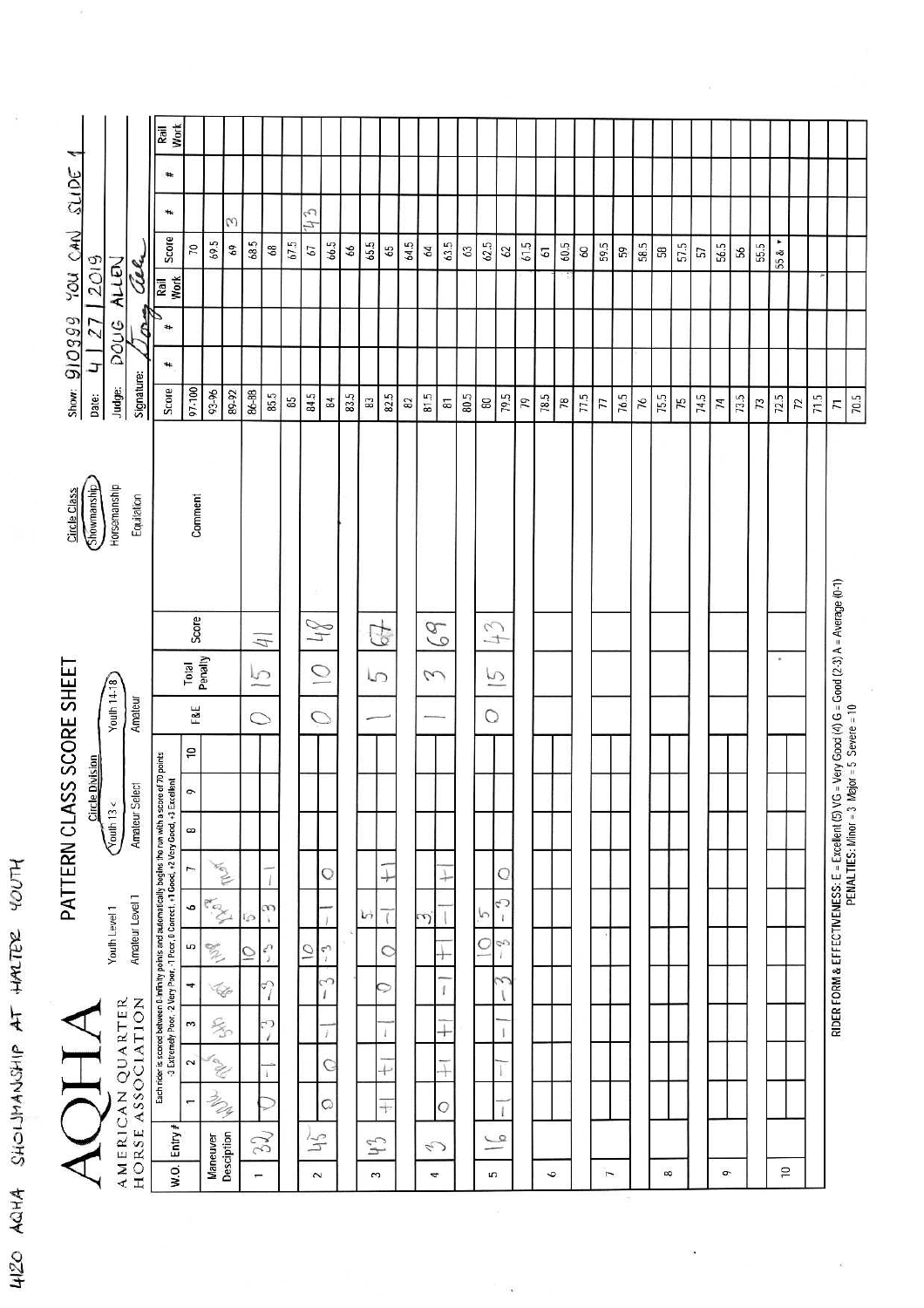| 4<br>YOU CAN SLIDE<br>ALLEN<br>2019<br>au<br>910999<br>Doug<br>27<br>254<br>c.<br>Signature:<br>Judge:<br>Show:<br>Date: | <b>Work</b><br>Rail<br>#<br>$\ddagger$<br>Score<br>$\overline{2}$<br>Rail<br>Work<br>#<br>Score<br>97-100                                                                                                                                    | 69.5<br>93-96                                                     | 68.5<br>$69$<br>89.92<br>86-88 | $68\,$<br>85.5                                                           | 67.5<br>85 | 67<br>84.5 | 66.5<br>84 | 99<br>83.5 | 65.5<br>$_{\rm 3}$ | 65<br>82.5 | 64.5<br>$_{\rm B2}$ | 64<br>81.5 | 63.5<br>$\Xi$ | 63<br>80.5 | 62.5<br>$\rm g$ | 62<br>79.5 | 61.5<br>79 | 51<br>$78.5\,$ | 60.5<br>$\mathbb{R}$ | $60\,$<br>77.5 | 59.5<br>$\overline{7}$ | $\mathbb{S}^2$<br>76.5 | 58.5<br>76 | 58<br>75.5 | 57.5<br>75 | 57<br>74.5 | 56.5<br>$^\mathrm{74}$ | 56<br>73.5 | 55.5<br>$\boldsymbol{r}$ | 55& *<br>72.5 | $\overline{z}$ | 71.5 | $\overline{r}$                                          | 70.5                                       |
|--------------------------------------------------------------------------------------------------------------------------|----------------------------------------------------------------------------------------------------------------------------------------------------------------------------------------------------------------------------------------------|-------------------------------------------------------------------|--------------------------------|--------------------------------------------------------------------------|------------|------------|------------|------------|--------------------|------------|---------------------|------------|---------------|------------|-----------------|------------|------------|----------------|----------------------|----------------|------------------------|------------------------|------------|------------|------------|------------|------------------------|------------|--------------------------|---------------|----------------|------|---------------------------------------------------------|--------------------------------------------|
| Circle Class<br>Showmanship<br>Horsemanship<br>Equitation                                                                | Comment                                                                                                                                                                                                                                      |                                                                   |                                |                                                                          |            |            |            |            |                    |            |                     |            |               |            |                 |            |            |                |                      |                |                        |                        |            |            |            |            |                        |            |                          |               |                |      |                                                         |                                            |
| PATTERN CLASS SCORE SHEET<br>$\frac{Volume}{Gamma}$<br><b>Circle Division</b><br>Select<br>Youth $13 <$<br>Amateur       | Score<br>Total<br>Penalty<br>F&E<br>$\overline{\phantom{0}}$<br>¢<br>$\infty$                                                                                                                                                                |                                                                   |                                | $\mathbb{Z}$<br>$\mathcal{P}$<br>$\circ$                                 |            |            |            |            |                    |            |                     |            |               |            |                 |            |            |                |                      |                |                        |                        |            |            |            |            |                        |            |                          | ×             |                |      | $VG$ = Very Good (4) $G$ = Good (2-3) A = Average (0-1) | PENALTIES: Minor = 3 Major = 5 Severe = 10 |
| Amateur Level 1<br>Youth Level 1<br>AMERICAN QUARTER<br><b>HORSE ASSOCIATION</b>                                         | Each rider is scored between 0-Infinity points and automatically begins the run with a score of 70 points<br>- 3 Extremely Poor, -2 Very Poor, -1 Poor, 0 Correct, +1 Grod, +2 Very Good, +3 Excellent<br>$\overline{ }$<br>6<br>5<br>4<br>3 | $\subsetneq$<br>oth<br>$\tilde{\mathbb{E}}$<br>$\bigotimes$<br>47 | ภ                              | $\circ$<br>$\tilde{ }$<br>$\mathbf{t}$<br>$\overline{\mathfrak{c}}$<br>V |            |            |            |            |                    |            |                     |            |               |            |                 |            |            |                |                      |                | $\ddot{\phantom{1}}$   |                        |            |            |            |            |                        |            |                          |               |                |      | RIDER FORM & EFFECTIVENESS: E = Excellent (5)           |                                            |

 $\ddot{\phantom{0}}$ 

2120 AQHA SHOWMANSHIP AT HALTER AMAITENE